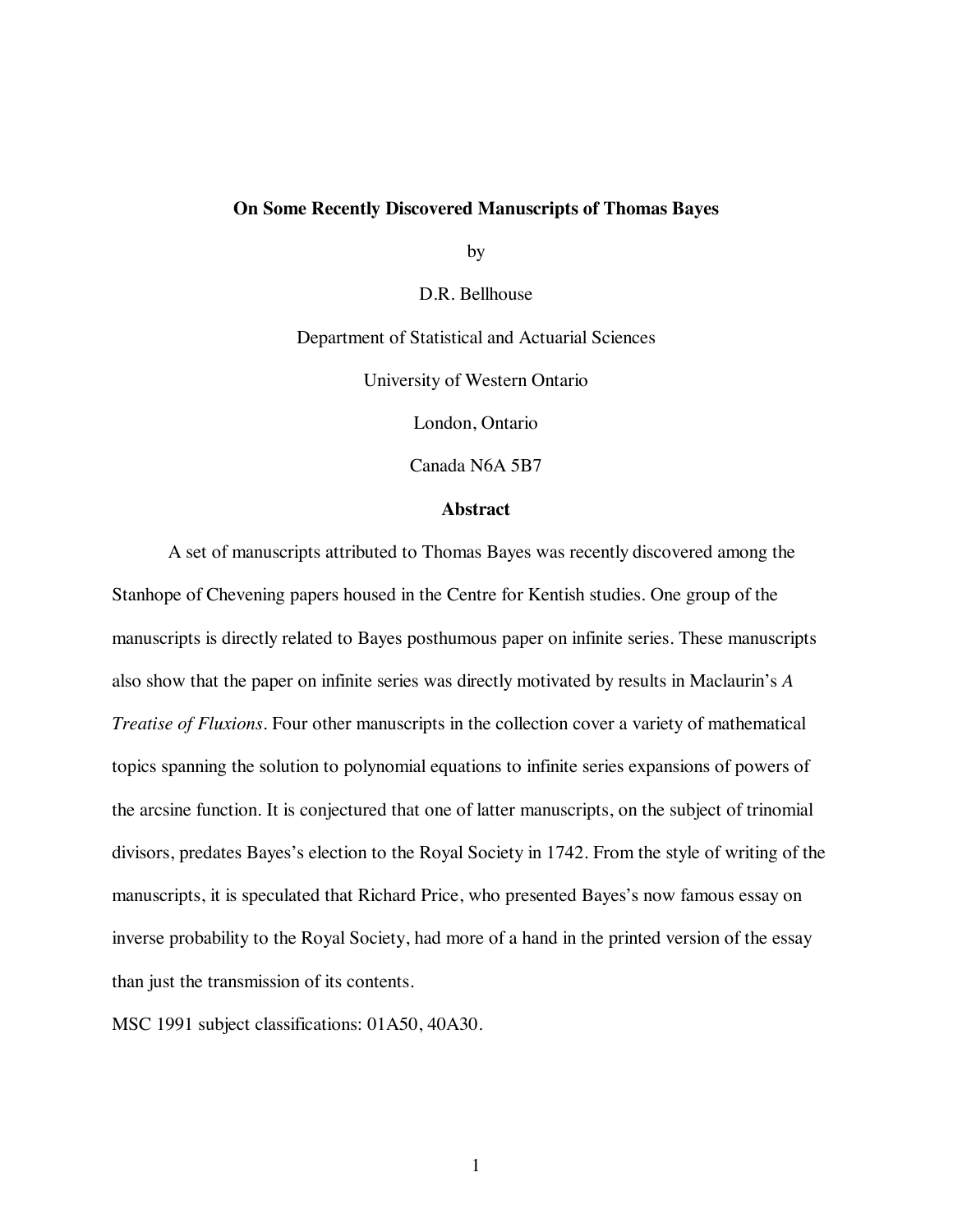# **1. Introduction**

Thomas Bayes (1701? – 1761) is now famous for his posthumous essay (Bayes 1763a) that gave first expression to what is now known as Bayes Theorem. Bayes's paper was communicated to the Royal Society after his death by his friend Richard Price. Excellent treatments of Bayes's original theorem are given in Stigler (1986) and Dale (1999). His original theorem and approach to probabilistic prediction remained unused and relatively forgotten until Laplace independently rediscovered it and promoted its use later in the  $18<sup>th</sup>$  century. During his own lifetime, Bayes was probably better known for his work and interests in infinite series. Like his work in probability, his only publication in this area was published posthumously (Bayes, 1763b). Several biographies or biographical sketches of Bayes have been written, the most recent being Bellhouse (2001).

Until recently there have been only four manuscripts of Thomas Bayes that were known to have survived. Three are letters or scientific papers sent to John Canton<sup>1</sup> and the fourth is his notebook.<sup>2</sup> One of the Canton manuscripts is a comment from Bayes to Canton on a paper by Thomas Simpson, which dealt with a special case of the law of large numbers, specifically that the mean of a set of observations is a better estimate of a location parameter than a single observation (Simpson, 1755). Stigler (1986) has discussed this manuscript and has speculated that it was Simpson (1755) that sparked Bayes's interest in probability theory. A second Canton manuscript, written partly in shorthand, is on the subject of electricity. This has been examined by Home (1974-75). The third Canton manuscript is the paper on infinite series that was communicated to the Royal Society by Canton and published posthumously (Bayes, 1763b). The

<sup>|&</sup>lt;br>|<br>| <sup>1</sup> Royal Society Library, London. Canton Papers, Correspondence, Volume 2, folio 32; and Miscellaneous Manuscripts, Volume I, No. 17.<br><sup>2</sup> Notebook. Muniment room, The Equitable Life Assurance Society of London.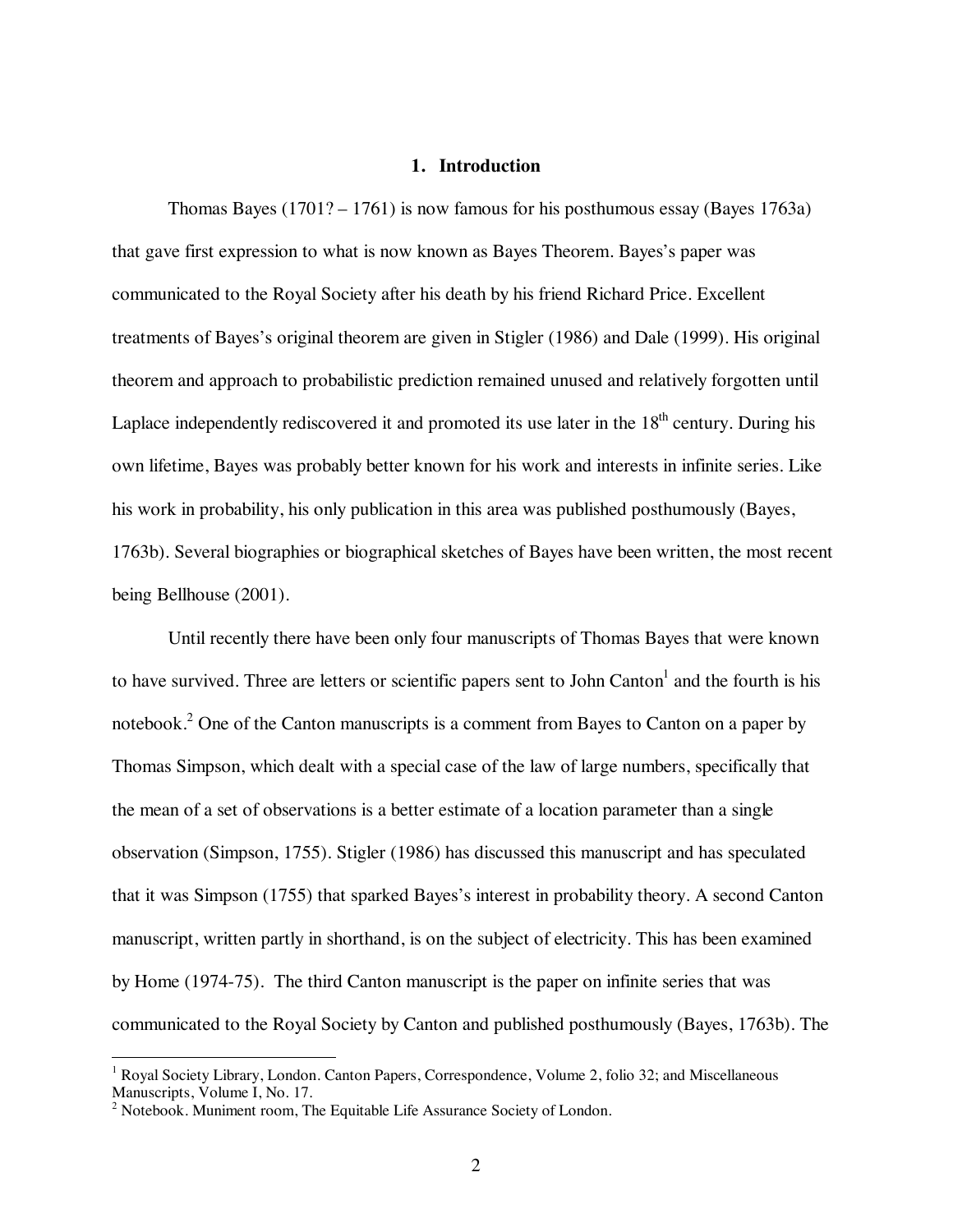notebook has been studied extensively and annotated by Dale (n.d.). Further, Dale (1991) has discussed the early entries in the notebook that are related to the 1763 publication on infinite series.

Recently the author discovered two sets of manuscripts by Bayes, and mostly in the hand of Bayes, that are among the Stanhope of Chevening manuscripts.<sup>3</sup> Philip Stanhope,  $2^{nd}$  Earl Stanhope, had been one of Bayes's sponsors to the Royal Society in 1742. The manuscripts are in two bundles within the Stanhope collection. One bundle, labeled B1 here for easy reference, is entitled by Stanhope, "Mathematical paper of  $M<sup>r</sup>$  Bayes's communicated Sept<sup>r</sup> 1<sup>st</sup> 1747." Here is a list of manuscripts in this bundle.

B1.1. A paper in the hand of Bayes showing that an infinite series expansion of the integral of  $(z+1/2)\ln[(z+1)/z]$  is divergent.

B1.2. A paper in the hand of Bayes that contains most of the material in Bayes (1763b).

- B1.3. A paper in the hand of Bayes deriving Stirling's approximation to *z*! using a convergent infinite series.
- B1.4. A paper in the hand of Bayes to find the reciprocal of a particular infinite series.
- B1.5. A recursive method in the hand of Bayes for the infinite series representation of  $(\arcsin(z))^n$  for any integer *n*.

With one exception the papers in this bundle are all related and are relevant to the posthumous publication on infinite series (Bayes, 1763b). The exception in the bundle is a paper on infinite series for powers of the arcsine function (B1.5). The second bundle, labeled here B2 for easy reference, contains a miscellaneous collection consisting of a single letter and some additional unrelated mathematical results in manuscript form, some in Bayes's hand and some in

 $\frac{1}{3}$ <sup>3</sup> Centre for Kentish Studies, Maidestone, Kent. U1590/C21: Papers by several eminent Mathematicians addressed to or collected by Lord Stanhope.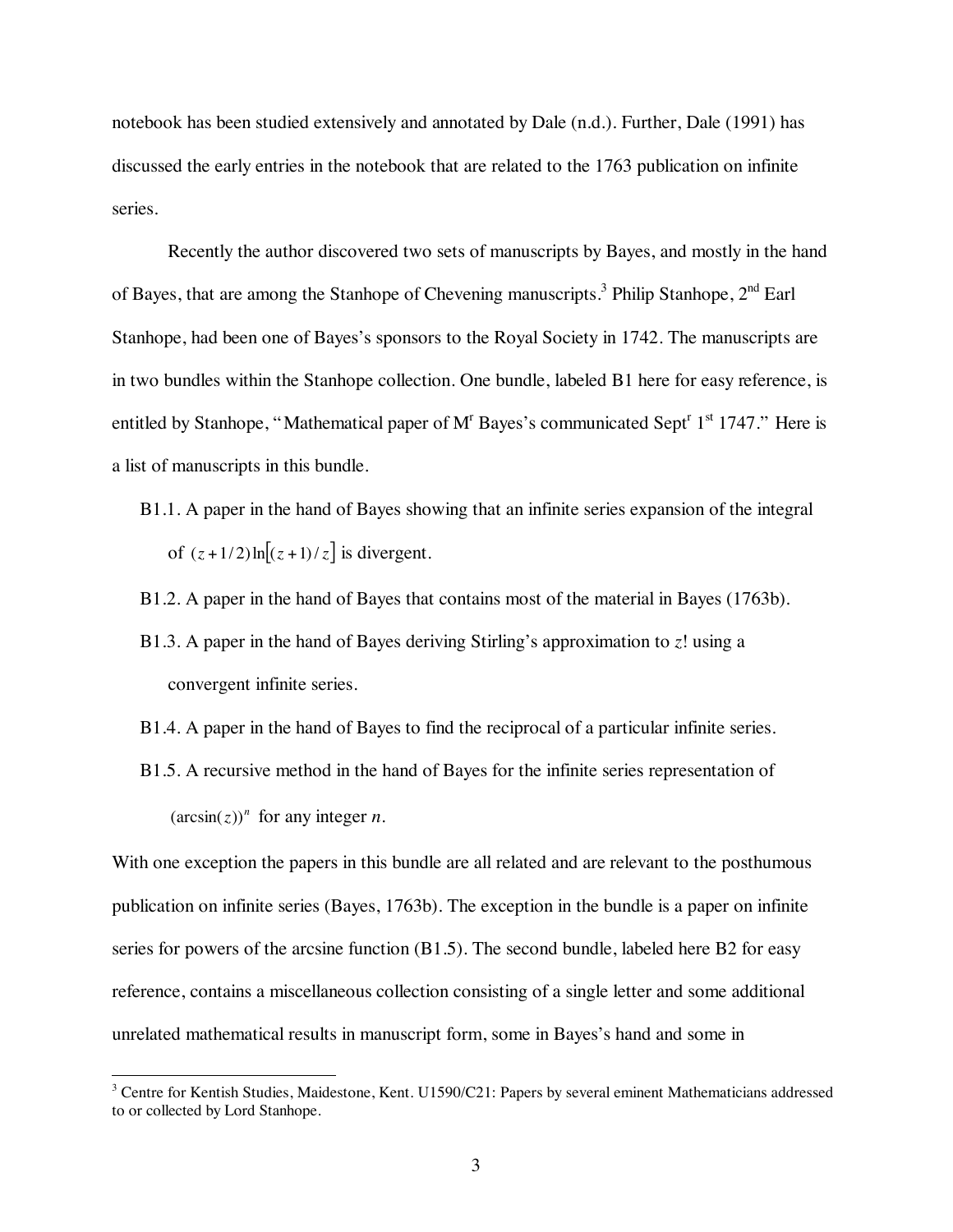Stanhope's hand, mostly copies of Bayes's original results. Here is a description of the contents of B2.

- B2.1. A note in the hand of Stanhope attributing to Bayes an infinite series expansion of the first fluxion in terms of finite differences, dated August 12, 1747.
- B2.2. A letter from Bayes to Stanhope dated April 25, 1755 concerning a paper by Patrick Murdoch.
- B2.3. A paper in the hand of Bayes introducing a box notation peculiar to Bayes and several algebraic derivations related to this notation.
- B2.4. A paper in the hand of Stanhope entitled, "The Reverend Mr. Bayes's Paper concerning Trinomial divisors."
- B2.5. Several manuscript pages in the hand of Stanhope that appear to be scribblings and algebraic derivations related to B2.4.
- B2.6. A note in the hand of Stanhope attributing to Bayes an infinite series expansion of the ratio of first fluxions of two variables to an infinite series expansion in terms of finite differences with some briefs notes on the proof by Stanhope.

These manuscripts provide insight into a number of aspects of Bayes's work and career. One aspect can be dealt with immediately after examining the only letter in the collection (B2.2), the letter from Bayes to Stanhope dated April 25, 1755. It appears that Bayes played the role of critic or commentator for a network of mathematicians that centered on Stanhope or perhaps John Canton. Just as Bayes was providing comments to Canton on Simpson's work he was also commenting to Stanhope on a paper by another mathematician, Patrick Murdoch. From the context of Bayes's letter as well as another by Murdoch in the Stanhope collection, it appears that Stanhope had sent Bayes a copy of Murdoch's paper to look at. Then, after Stanhope had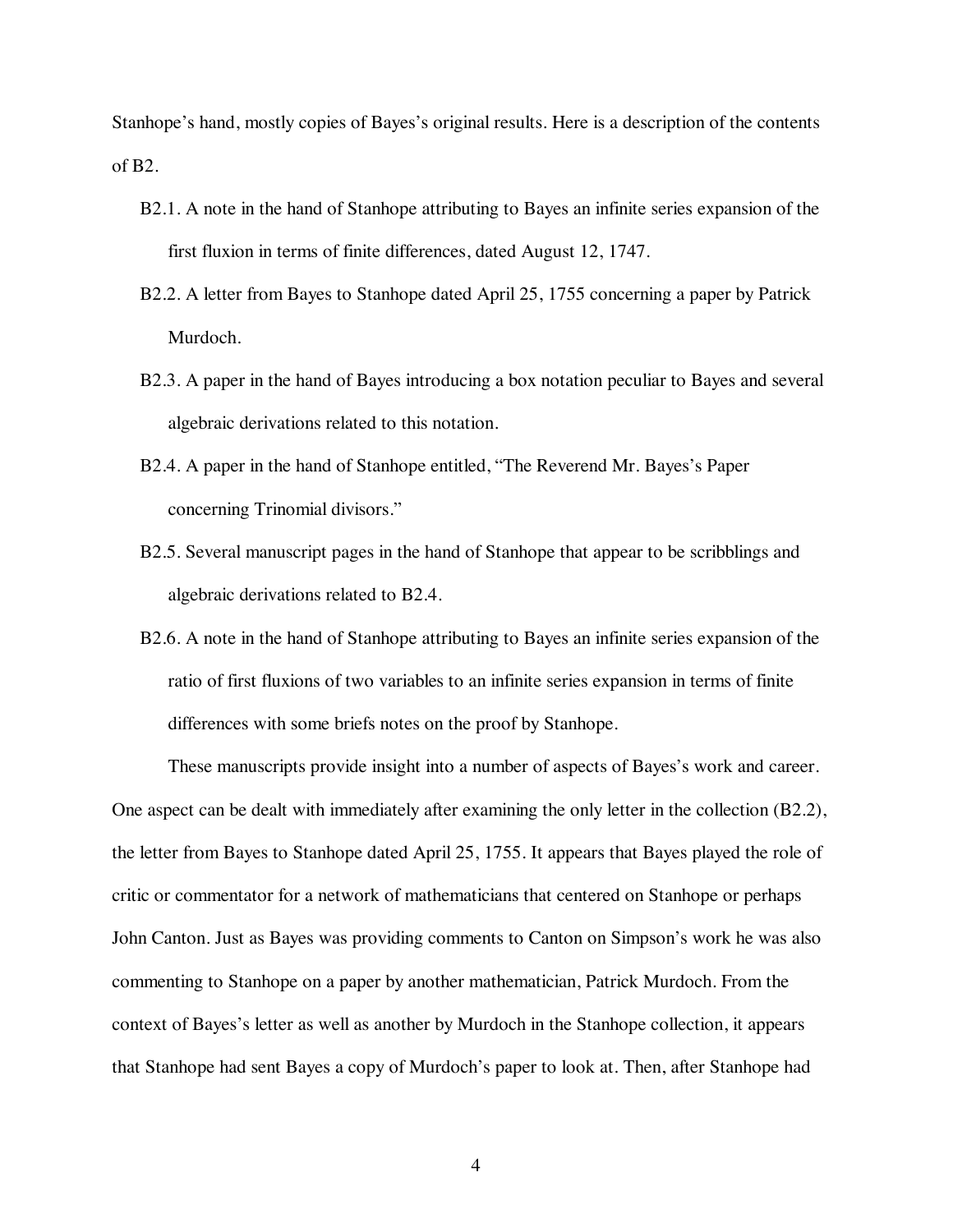received Bayes's comments, he forwarded them to Murdoch who made his reply through Stanhope. The surviving letter of Bayes is an acknowledgement that Bayes could not agree with Murdoch's response and had enclosed a paper of his own, which has not survived, in response to the response.

Other aspects of Bayes's work, as they relate to the newly discovered manuscripts will be discussed here. As noted already some of the remaining manuscripts in the collection are related to published work on infinite series. This also includes some notebook entries. The manuscripts that are relevant to Bayes (1763b) are discussed in §3. The remaining manuscripts in the collection are discussed in §4. They show that Bayes had a wide variety of mathematical interests, which is also evident in the notebook. The manuscripts give a fairly conclusive starting date as to when Bayes began keeping his notebook. This and some other aspects relating to the dating of the manuscripts themselves are discussed in §2. There is circumstantial evidence in the manuscripts, discussed in §5, supporting Stigler's (1986) conjecture as to when Bayes became interested in probability. Finally the style in which the manuscripts were written leads to some questions, given in §6, as to which parts of Bayes's essay (Bayes, 1763a) on probability are due to Bayes and which are the work of Richard Price.

### **2. The Manuscripts and Bayes's Notebook**

The earliest date in the manuscript collection is in a note (B2.1) written by Stanhope on a scrap of paper that reads:

"Theorem mentioned to me at Tunbridge Wells by M<sup>r</sup> Bayes Aug. 12. 1747.

$$
\dot{y} = y - \frac{1}{2}y + \frac{1}{3}y - \frac{1}{4}y + \frac{1}{5}y - \frac{1}{6}y + \&c
$$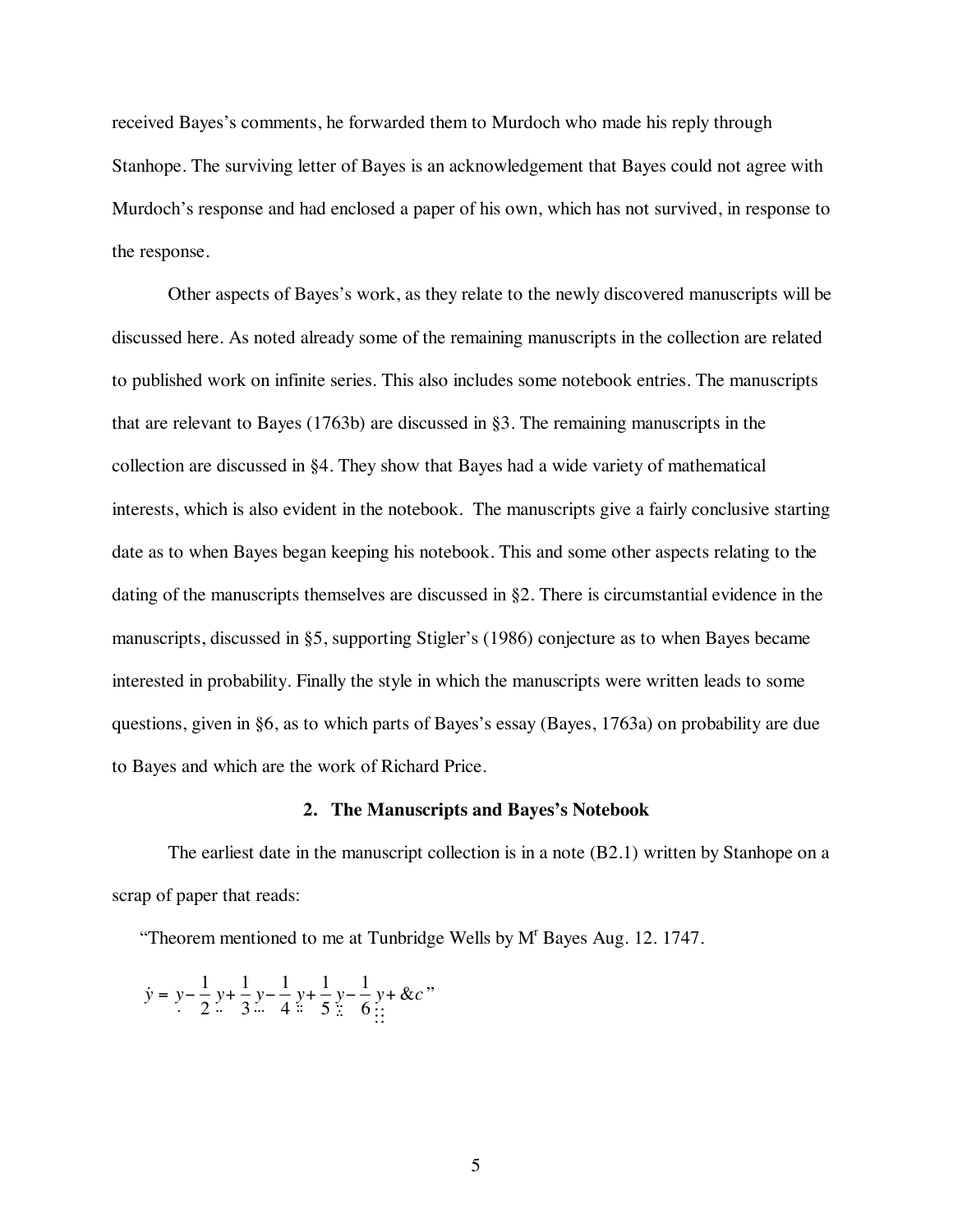The dot over the *y* denotes the fluxion or differential  $dy/dt$  and the number of dots under the *y* denotes the order of differencing in terms of Newton's forward differences. There are two things of interest about this scrap. The first is that this result and a related one,

$$
y = \dot{y} + \frac{1}{2}\ddot{y} + \frac{1}{2.3}\ddot{y} + \frac{1}{2.3.4}\ddot{y} \& c,
$$

which together provide the relationship between derivatives and finite differences, are the very first results that appear in Bayes's undated notebook. The early results in the notebook up to page 10 are related to a form of Stirling's (1730) approximation to *z*! A related manuscript (B1.1) in one of the bundles has written on the side opposite the mathematical paper, "Mathematical paper of M<sup>T</sup> Bayes's communicated Sept<sup>r 1st</sup> 1747." Consequently, it may be safely assumed that the notebook dates from August of 1747. The second thing about the scrap (B2.1) is that Bayes did not provide any proofs of the theorems relating differences and derivatives, and never published his results. Bayes also claimed to have obtained the general result, stating in his notebook that, "y<sup>e</sup> relation between  $\ddot{x} \& x \&$  so on may be found". In a  $\ddot{ }$ sense, Bayes was ahead of his time. The first publication that I can find related to these results is due to Lagrange in 1772 and again in 1792 (Lagrange, 1869-70); see also Goldstine (1977, 164 – 165) for a discussion. Lagrange's result is the general one, giving the left hand side of either equation as a general order of derivative or difference.

The latest date in the manuscripts is in a letter from Bayes to Stanhope (B2.2). It is dated April 25, 1755. Although there are only three dates given in the two bundles, and they cover the years 1747 to 1755, the manuscripts may actually cover a twenty-year interval. In §4.1, I will argue that one of the manuscripts (B2.4) may predate 1742 and is related to Bayes's election to the Royal Society. Another manuscript, all in Stanhope's hand, has written at the bottom of it,

6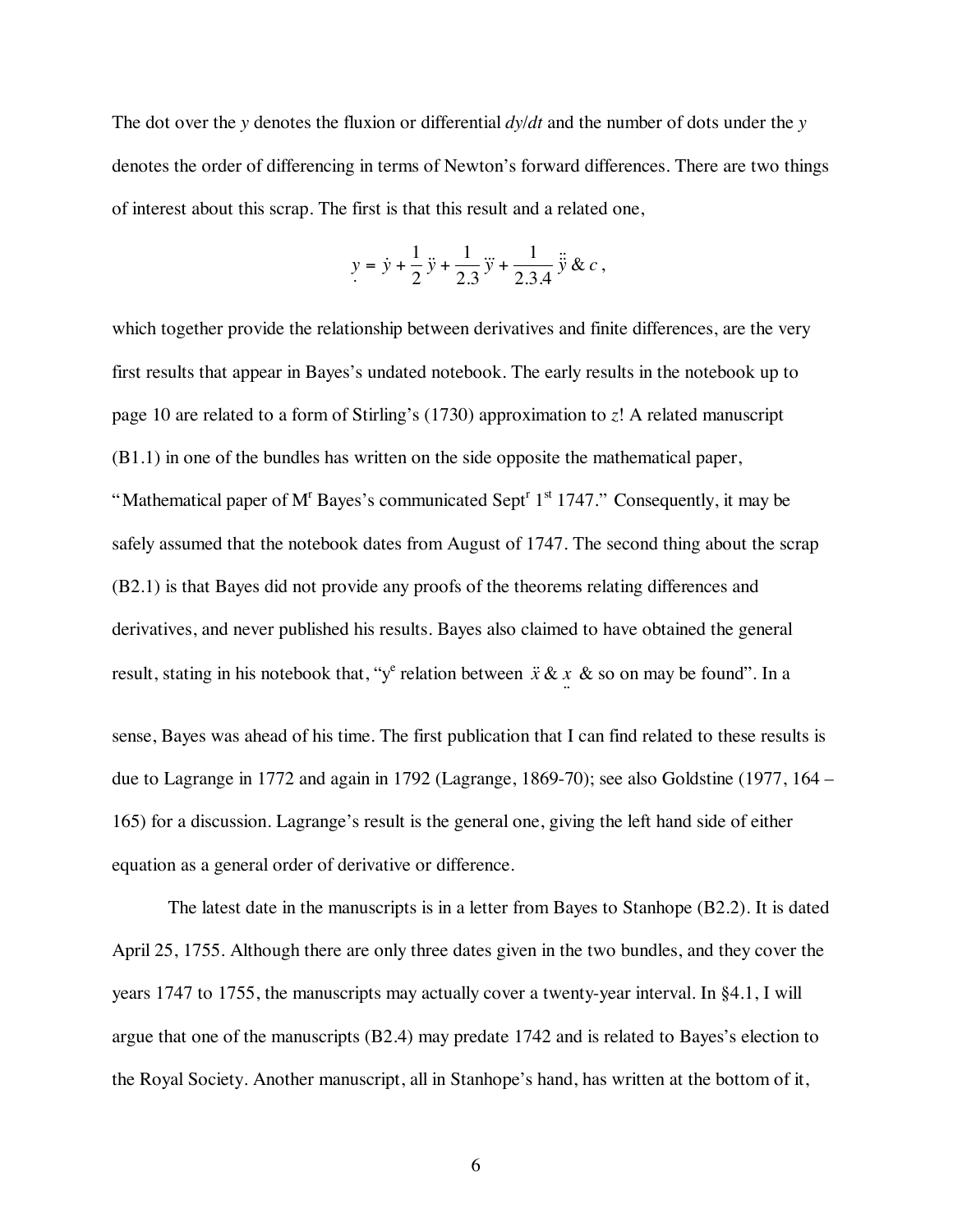"This is a Theorem shewn me by the late M<sup>r</sup> Bayes." Consequently, it is likely that the result was sent to Stanhope late in Bayes's life.

Most of the manuscripts have related entries in Bayes's notebooks. There are two exceptions. The first is a manuscript on trinomial divisors  $(B2.4)$ , discussed in §4.1 that may predate the notebook. The second is the manuscript (B2.6), discussed in §4.4 that refers to the late Mr. Bayes and so may postdate the notebook.

### **3. Bayes's Published Work on Infinite Series and Related Manuscript Material**

Among the bundle of Bayes's manuscripts labeled, "Mathematical paper of M<sup>r</sup> Bayes's communicated Sept<sup>r</sup> 1<sup>st</sup> 1747." is a paper (B1.2), which opens with the statement:

"It has been asserted by several eminent Mathematicians that the sum of the Logarithms of

the numbers 1. 2. 3. 4. 5 &c to *z* is equal to  $\frac{1}{2} \log_2 c + z + \frac{1}{2} \times \log_2 z$ 2  $\log_{1}c + z + \frac{1}{2}$ 2  $\frac{1}{2}$  log,  $c + z + \frac{1}{2} \times \log z$  lessened by the series

$$
z - \frac{1}{12z} + \frac{1}{360z^3} - \frac{1}{1260z^5} + \frac{1}{1680z^7} - \frac{1}{1188z^9} + \&c
$$
 if *c* denote the circumference of a circle

whose radius is unity."

This quotation is also the second paragraph verbatim of the posthumous publication on infinite series (Bayes, 1763b). The manuscript continues as the paper does, but ends with the sentence:

"Much less can that series have any ultimate value which is deduced from it by taking  $z = 1$ 

& is supposed to be equal to the logarithm of the square root of the periphery of a circle whose radius is unity."

The ending is two sentences earlier than the published paper, which concludes with a discussion of the divergence of the series associated both with the sum of logarithms of odd numbers and with the sum of numbers in an arithmetic progression. A discussion of the divergent series and its use related to Stirling's formula may be found in Tweddle (1988).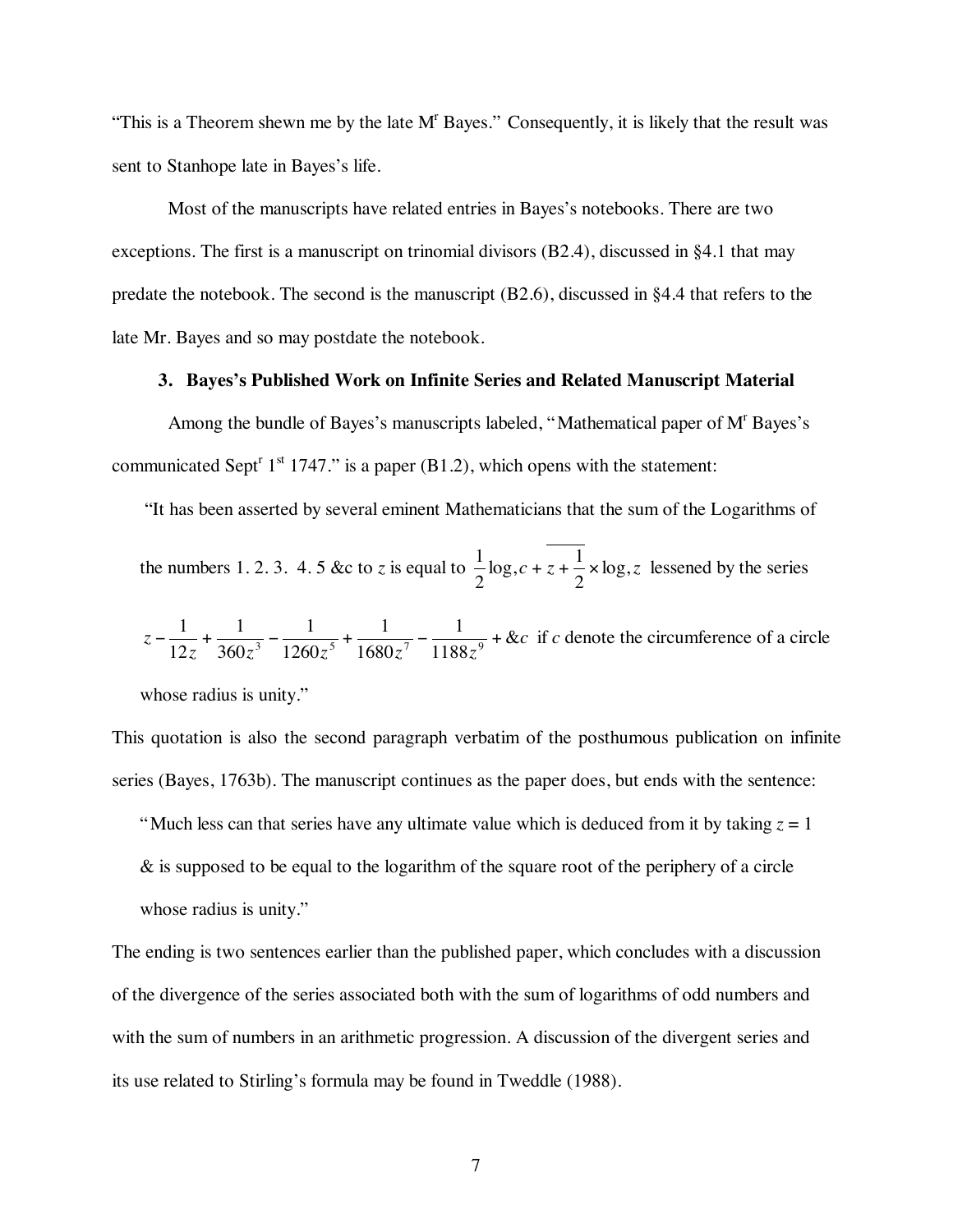An earlier version of Bayes (1763b) is also in the same manuscript bundle (B1.1). This version opens with:

"It is said that the integral of Log, 
$$
\frac{\overline{z+1}}{z}
$$
 <sup>$z+1/2$</sup>  is  $= z - \frac{1}{12z} + \frac{1}{360z^3} - \frac{1}{1260z^5} + \frac{1}{1680z^7} - \&c$  But

in the following manner it will evid<sup>tly</sup> appear that this series do's not converge." The method of proof of divergence of the series is the same. It is shown that at some point subsequent terms in the series begin to increase so that the series diverges. Compared to Bayes (1763b) and the first manuscript (B1.2), this manuscript contains more mathematical detail on how the series diverges.

It is evident from these and other manuscripts in this bundle, as well as from Bayes's notebook, that Bayes was motivated to examine this infinite series by Maclaurin's *A Treatise of Fluxions*, in particular the use of the divergent series in article 842 in Maclaurin (1742) to obtain one of the forms of Stirling approximation to *z*!, namely  $\sqrt{2\pi z} z^z e^{-z}$ . Page 3 of the notebook contains results related to the series as well as notes, or partial transcriptions, from articles 827, 839, 842 and 847 of Maclaurin (1742). This has been noted by Dale (1991). The evidence from the manuscript bundle is that one of the manuscripts is a derivation of the Stirling approximation that does not rely on the divergent series in question. In this context the last two sentences of Bayes (1763b) is a commentary on articles 839 and 840 of Maclaurin (1742) in which the sum of logarithms of odd numbers (article 840) and the sum of logarithms of numbers in arithmetic progression (article 839) are obtained, again by using the divergent series.

The dating of the manuscripts by Stanhope to 1747 answers a question first put forward by Deming (1963). Deming noted that the divergence of the series for  $z = 1$  was known by Euler (1755) and wondered if Bayes had obtained his insight from Euler's work. Dale (1991), using

8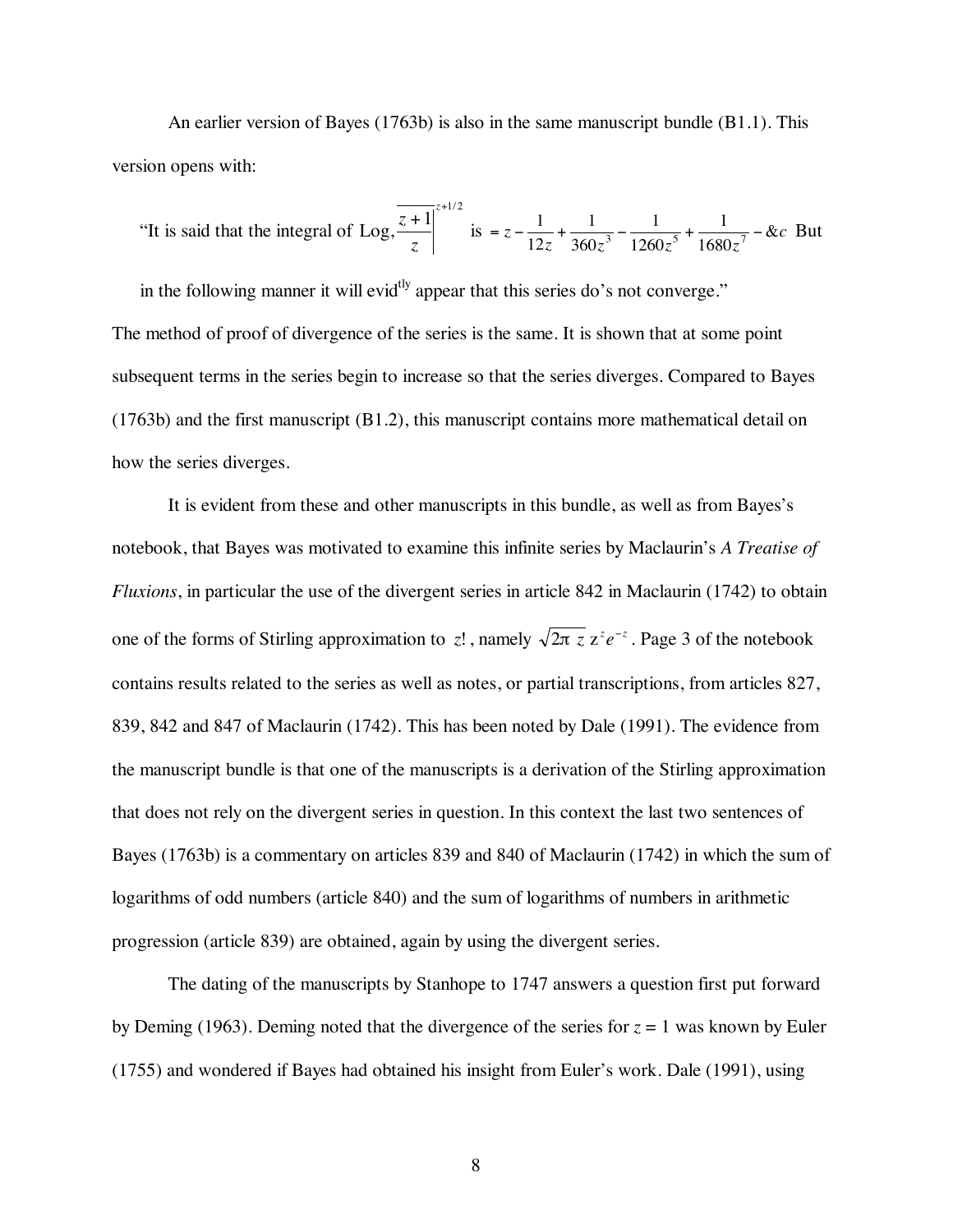evidence from Bayes's notebook, concluded that, "there is no evidence of Bayes's being acquainted with Euler's work on the series for log *z*!". Stanhope's dating confirms Dales's conclusion; the result was obtained probably fifteen years prior to its publication and eight years prior to Euler (1755).

Bayes provided an alternate proof of Stirling's approximation to *z*! that did not rely on the divergent series. In manuscript B1.3 in the first bundle, Bayes began by assuming the relationship

$$
\mathbf{H}^P = \frac{k z^z \sqrt{z}}{z!},
$$

where I is the natural base *e* (or in the words of Bayes, "Let I be the ratio whose hyperbolic Logarithm is  $= 1$ ") and *k* is a constant. Following immediately upon this definition of  $I^p$ , Bayes goes on to show that *p* is the integral of  $(z + 1/2)$  (log( $z + 1$ ) – log( $z$ )), so that an infinite series approximation is relevant. As noted already from manuscripts B1.1 and B1.2 in the first bundle, the infinite series approximation used by Maclaurin and others was not appropriate since that series diverges. In his notebook, Bayes wrote out five infinite series expansions for  $(z+1/2)$  (log( $z+1$ ) – log( $z$ )) and found the integral of one of them. Dale (1991), who has thoroughly reviewed the section of Bayes's notebook in which these series appear, has given the label S3 to the series for which Bayes obtained the integral. The series S3, as expressed by Dale (1991), is

$$
1 - \frac{1}{12}\Delta(1/z) + \frac{1}{120.3!}\Delta^{3}(1/z) - \frac{1}{30.5!}\Delta^{5}(1/z) + \cdots,
$$

where  $\Delta$  is the first finite difference. Bayes's expression for the integral is an infinite series itself. The infinite series derived and used in the manuscript turns out as well to be the same series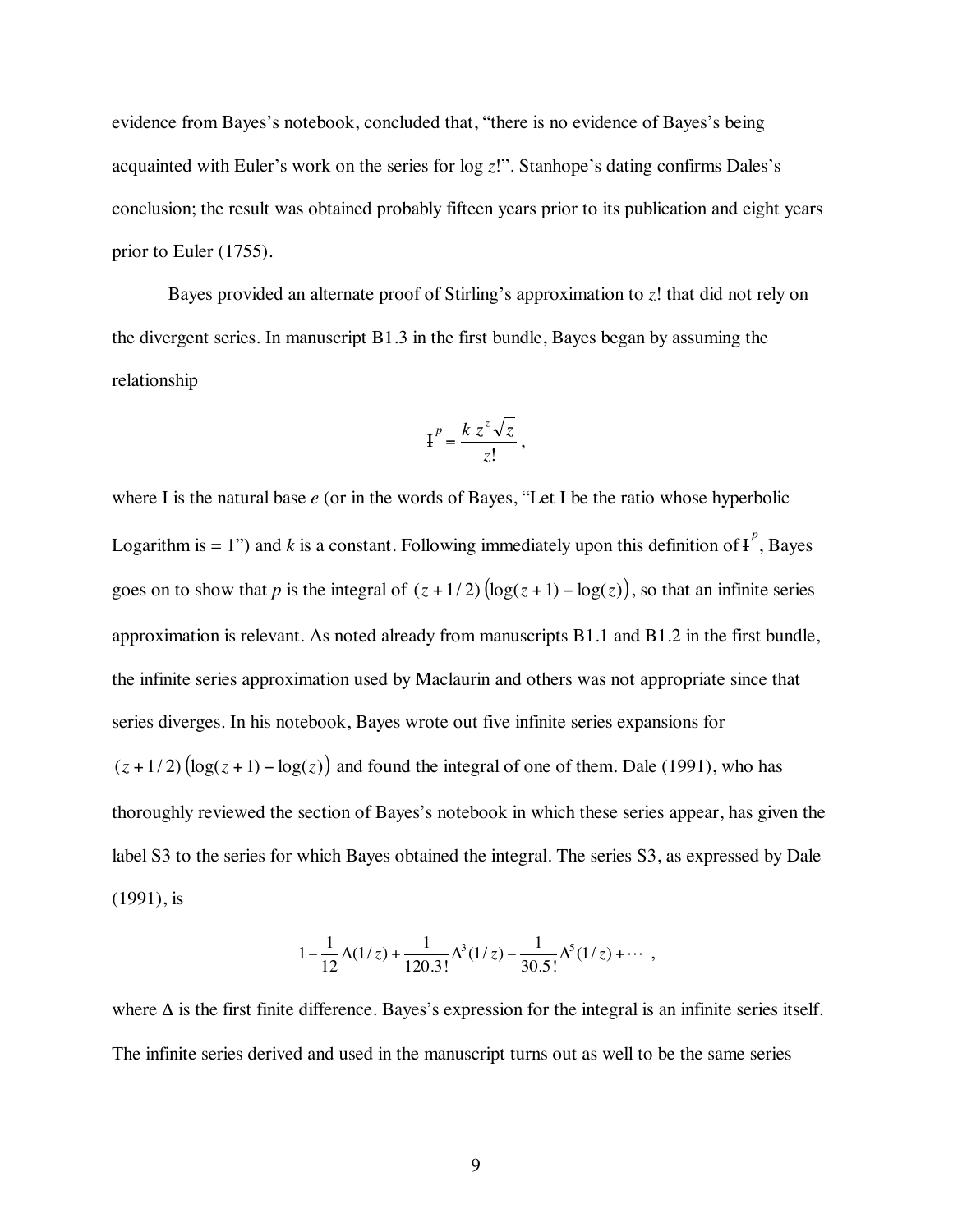labeled S3. Using this series Bayes concluded that, "*p* is always less *z* & greater than *z z* 12  $-\frac{1}{12}$  &

therefore when *z* is infinite  $p = z$ "; and so  $z! = k z^z \sqrt{z} / 1 \gamma^z$ . Bayes then went on to show, by considering the middle term  $(2z)!/(z!z!)$  in a binomial expansion and by using Wallis's (1655) infinite product representation of  $\pi/2$  (though stated without reference), that *k* is equal to  $\sqrt{2\pi}$ so that Maclaurin's version of Stirling's approximation is obtained.

Another manuscript (B1.4) in the same bundle opens wth:

"To find 
$$
\frac{1}{x}
$$
 when  $\dot{z} = 1$  &  $x = 1 + \frac{z}{2} + \frac{z^2}{2 \cdot 3} + \frac{z^3}{2 \cdot 3 \cdot 4} + \frac{z^4}{2 \cdot 3 \cdot 4 \cdot 5} + \&$ "

and continues with a derivation of the result. On noting that the infinite series for *x* reduces to  $(e^{z} - 1)/z$ , it may be seen that finding  $1/x$  is the same as finding

$$
\frac{1}{x} = \frac{z}{e^z - 1}.
$$

Dale (1991) has shown that a related expression

$$
\frac{ze^z}{e^z-1}-\frac{z}{2}
$$

is a reasonable function to consider for finding log(*z*!) . Dale (1991) has studied this latter expression and its relation to results in Bayes's notebook.

### 4. **Other Mathematical Results in the Manuscripts**

There is one manuscript in the bundle labeled, "Mathematical paper of  $M<sup>r</sup>$  Bayes's communicated Sept<sup>r</sup>  $1<sup>st</sup> 1747$ ." that does not fit in with the rest of the bundle. This manuscript (B1.5) deals with infinite series derivations for the arcsine function. It is discussed in §4.1. The second bundle of manuscripts contains a variety of unrelated mathematical results, only one of which has a related result in Bayes's notebook. These are discussed in §§4.2 – 4.4.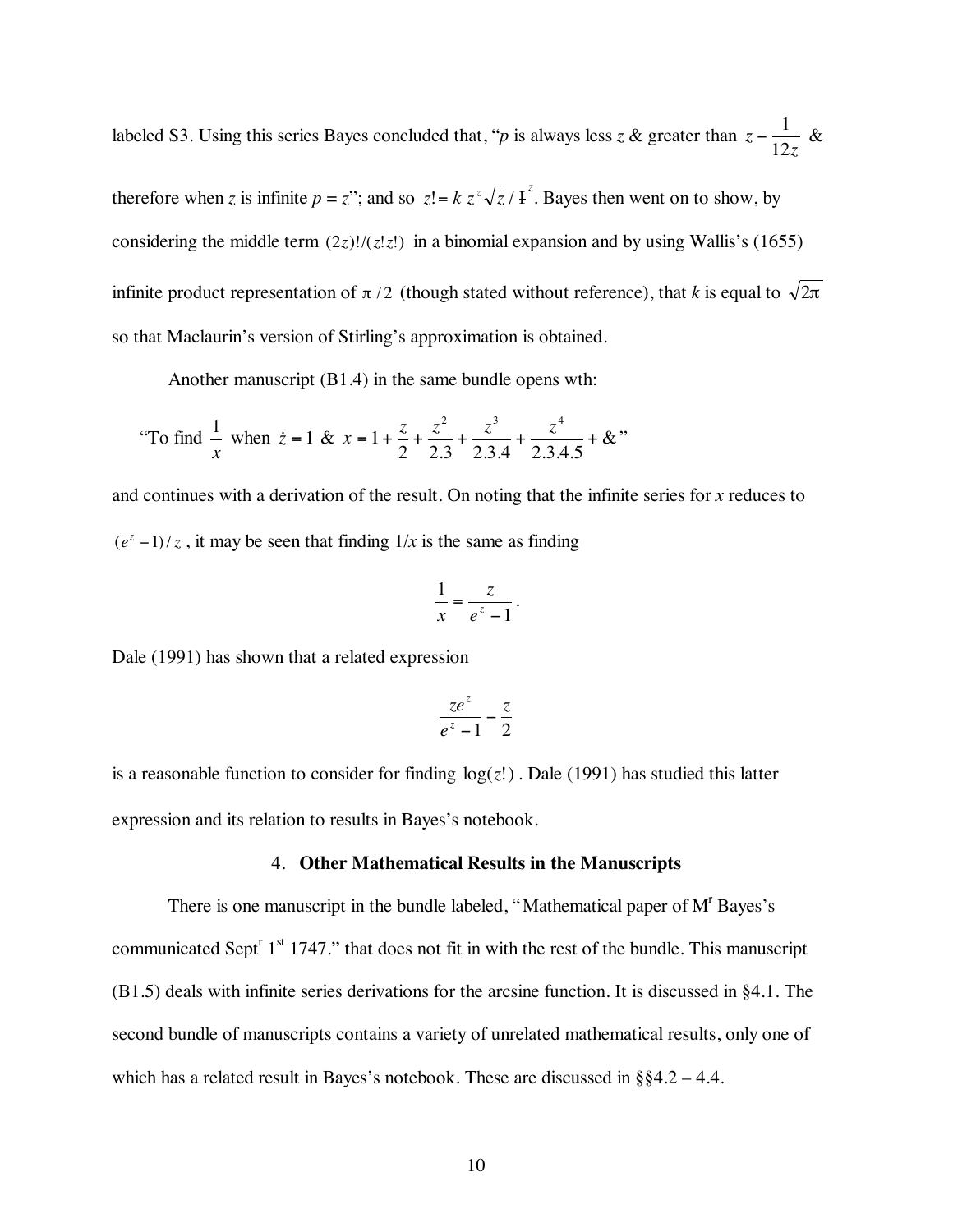# *4.1 A Recursive Method for the Determination of Power Series for Powers of Arcsines*

A manuscript (B1.5) to determine recursively the infinite series for powers of the arcsine

 $(x^n, \text{where } x = \arcsin(z)) \text{ begins},$ 

"If *x* be the arch  $\&$  *z* the sine the radius being unity.

$$
\& x^{n} = z^{n} + \frac{Az^{n+2}}{n+1 \times n+2} + \frac{B z^{n+4}}{n+1 \times n+2 \times & x \times n+4} + \frac{C z^{n+6}}{n+1 \times n+2 \times & c \times n+6} + & c
$$
  

$$
\& x^{n-2} = z^{n-2} + \frac{az^{n}}{n+1 \times n} + \frac{bz^{n+2}}{n-1 \times n \times & c \times n+2} + \frac{cz^{n+4}}{n-1 \times n \times & c \times n+4} + & c
$$

Then  $A = a + n^2$   $B = b + \overline{n+2}^2 A$   $C = c + \overline{n+4}^2 B$   $D = d + \overline{n+6}^2 C$  & so on

Also 
$$
\frac{x^{n-1}}{\sqrt{1-z^2}} = z^{n-1} + \frac{Az^{n+1}}{nx\overline{n+1}} + \frac{Bz^{n+3}}{nx\overline{n+1} \times \& c \times \overline{n+3}} + \frac{Cz^{n+5}}{nx\overline{n+1} \times \& c \times n+5} + \& c
$$

There are some minor slips of the pen in what Bayes has written. In Bayes's first equation,  $\sqrt{n+1} \times n+2$  should read  $\sqrt{n+1} \times \sqrt{n+2}$  or the product of  $n+1$  and  $n+2$ , and in the last equation  $\& c \times n + 5$  should read  $& c \times n + 5$ . Having assumed these general relationships, Bayes goes back to the cases for  $n = 1$  and 2. Without proof, he correctly states the infinite series expansions for each of *x*,  $x^2$  and  $x/\sqrt{1-z^2}$ . He then develops correctly the series expansions for  $x^3$  and  $x^4$ using the relationships quoted above. In both these latter cases Bayes states that he does not notice any regularity in the coefficients for powers of *z*, unlike *x* and  $x^2$ , and so he quits without any further comment. No hint is given as to where the general recursion equations came from and no source is given for his initial conditions in the recursion.

Some of the missing details are worked out on page 114 of Bayes's notebook. The infinite series expansion for  $x = \arcsin(z)$  is derived by building up a series of fluxional relationships. For example, if  $x = \arcsin(z)$ , then  $\sin(x) = z$  so that  $dz/dt = \cos(x) dx/dt$ . On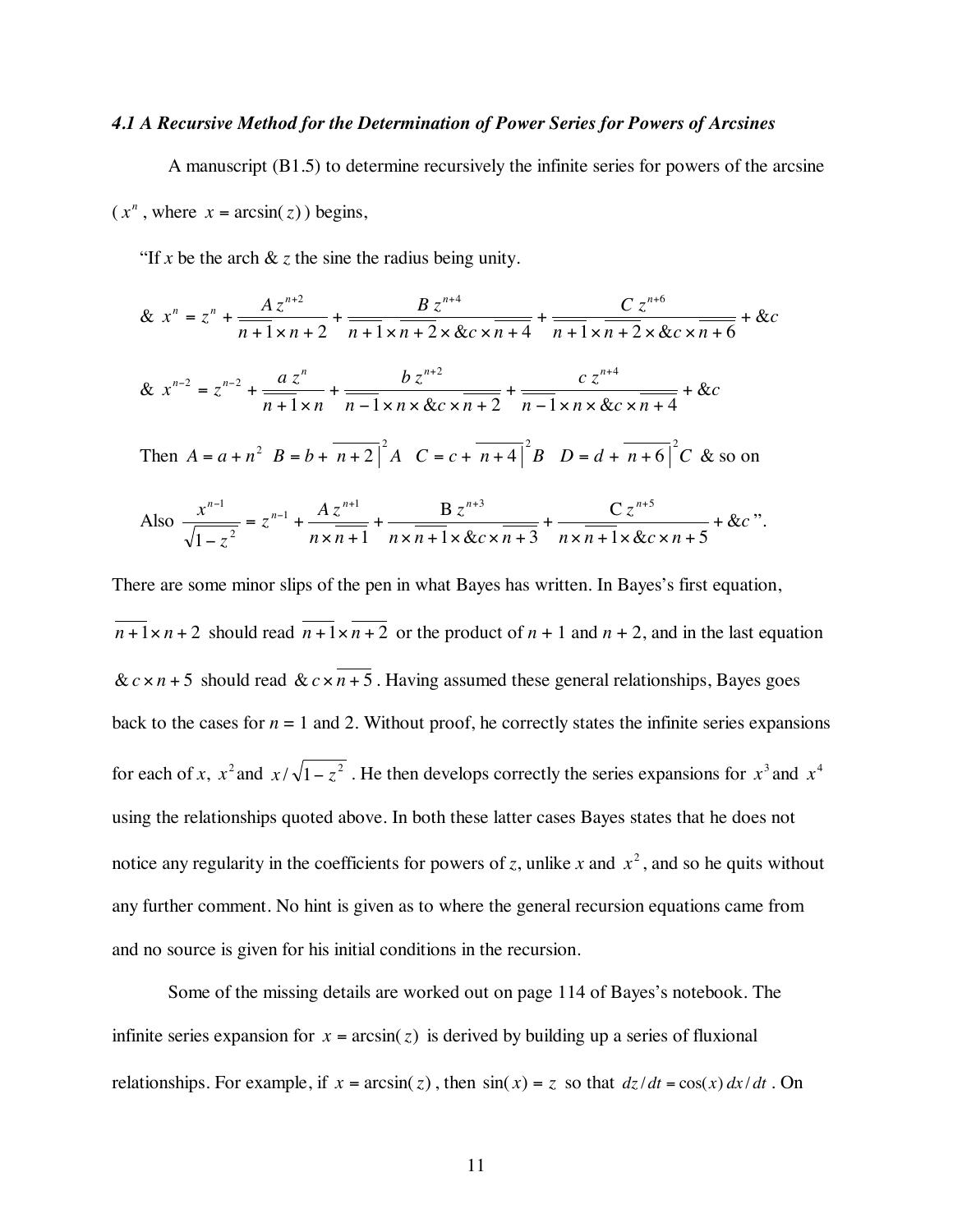using the relationship between sines and cosines, the latter expression in the standard fluxional notation is given by  $\dot{z} = \sqrt{1 - z^2} \dot{x}$ . He then derives an equation in *z*,  $\dot{x}$  and  $\ddot{x}$ , and equations in higher orders of the fluxions of *x*. From these relationships, and on assuming  $z = 0$ ,  $\dot{x} = 1$  and  $\ddot{x} = \ddot{x} = \cdots = 0$ , Bayes obtains the infinite series expansion for  $x = \arcsin(z)$ . From there Bayes considers the relationship  $v = x^n$  so that  $\dot{v} = nx^{n-1}\dot{x}$ , and again builds up equations in higher order fluxional relationships. In particular using Bayes's notation, the relationship  $\ddot{v} - z^2 \ddot{v} - z \dot{v} = n \times \overline{n-1} x^{n-2}$  proves useful. Bayes begins with the assumption of the series

$$
x^{n} = z^{n} + \frac{Az^{n+2}}{n+1 \times n+2} + \frac{B z^{n+4}}{n+1 \times n+2 \times &c \times n+4} + \frac{C z^{n+6}}{n+1 \times n+2 \times &c \times n+6} + &c
$$

as in the manuscript. He uses  $\ddot{v} - z^2 \ddot{v} - z \dot{v} = n \times (n-1)z^{n-2}$  to obtain the manuscript expression for  $x^{n-2}$  and the relations between *A* and *a*, *B* and *b*, and so on. Although not given in the notebook the manuscript's infinite series expansion for  $x^{n-1}/\sqrt{1-z^2}$  can be obtained using on taking  $dx^n/dt$  and using the relationship  $\dot{z} = \sqrt{1 - z^2} \dot{x}$ .

Bayes's insight into the problem was recognizing a general form for the expansion of  $x^n$ . There is not hint in the notebook that would show his reasoning in considering the form of the expansion that he did. Further, his work appears inspired by de Moivre (1730, 109 – 122) in which de Moivre develops infinite series expansions at times using a recursive approach. The notation used by Bayes is the same as de Moivre (1730).

Bayes's manuscript was written sometime after 1750. The material in the notebook that is related to the manuscript appears on page 114. Earlier, on page 86 of the notebook, there is an entry with heading, "Estimate of the National debt upon 31 Dec. 1749". Dale (n.d.) has identified the entry as an extract from pages 150 and 151 of the *London Magazine* for 1750 so that it may be safely assumed that later entries in the notebook postdate 1750.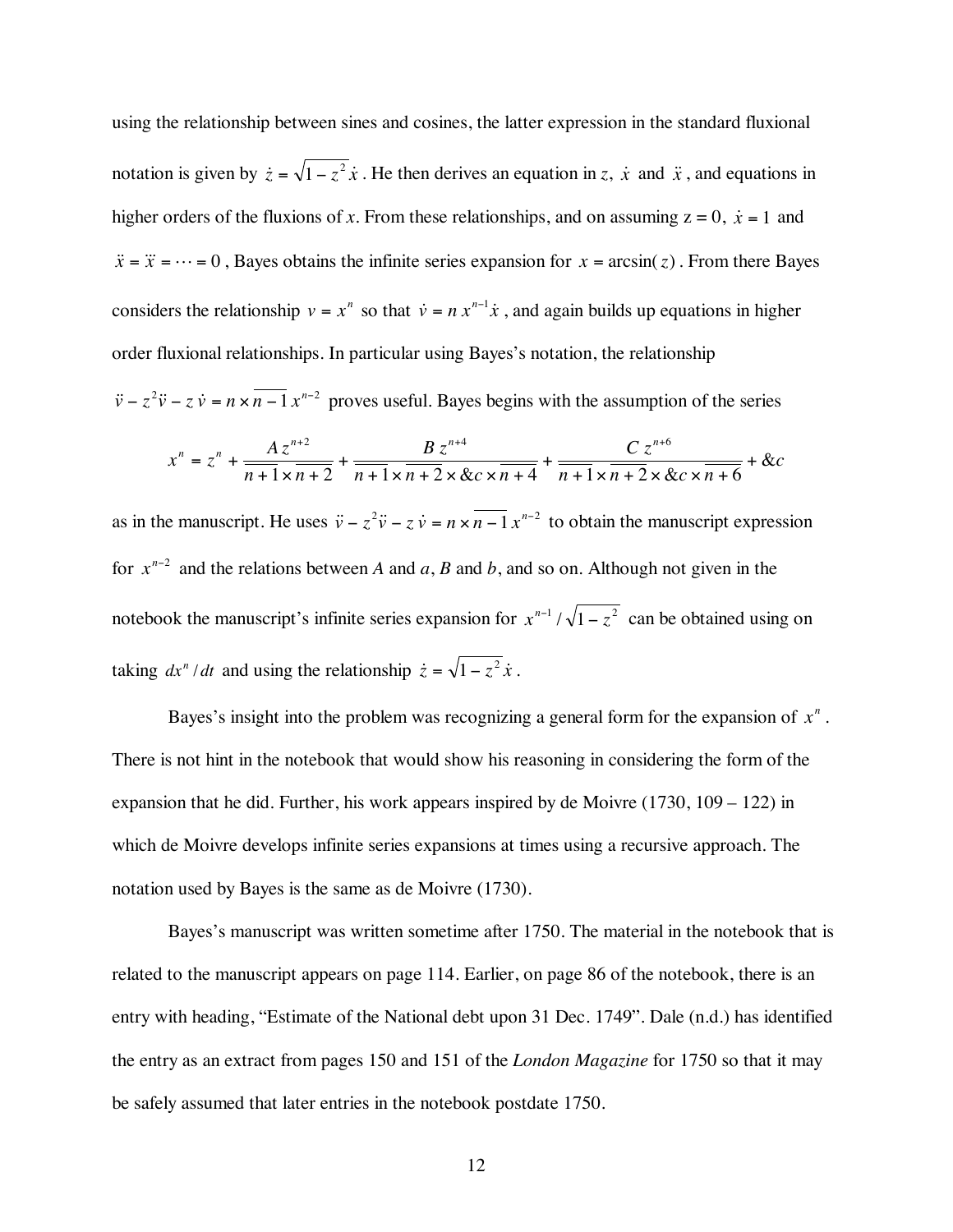Without giving any specific references or dates, Bromwich (1926, 197) has attributed the derivations of  $\arcsin(z) / \sqrt{1-z^2}$  and  $(\arcsin(z))^2$  to Euler. The derivations of the infinite series representations of these functions do not appear explicitly in Euler (1755) and the next reasonable publication for the derivations to appear is Euler (1768) after Bayes's death. Further, Dale (1991) has argued that it is unlikely that Bayes was familiar with Euler (1755) so that, like his work on the divergent series discussed in §3, Bayes's work on infinite series expansions for powers of arcsines is original and probably predates Euler's work in the area.

### *4.2 Trinomial Divisors*

In modern notation Cotes (1722) obtained the relation

$$
x^{2n} + 1 = \prod_{i=1}^{n} \left[ x^2 - 2x \cos\left(\frac{\pi}{2} \frac{2i-1}{n}\right) + 1 \right].
$$

Using geometrical arguments Maclaurin (1742), in articles 765 through 768 of his work, generalized this relationship to the trinomial  $x^{2n} - 2\cos(\theta) x^n + 1$  on the left hand side of the equation for any angle  $0 < \theta < 2\pi$ . On the right hand side of the equation for the general relationship there is an additional term in  $\theta$  under the argument for the cosine. Maclaurin's proof involved the examination of a unit circle whose circumference was divided into *n* arcs of equal length. These arcs were then related to the arc subtended by the angle  $\theta$ . Earlier, de Moivre (1730) had obtained the generalization using arguments different from Maclaurin. De Moivre's approach involved a form of induction since he built up the general result through looking at cases for  $n = 1, 2, \dots$  and so on.

In the second bundle of manuscripts is a paper (B2.4) in Stanhope's hand entitled, "The Reverend M<sup>r</sup> Bayes's Paper concerning trinomial divisors." It may be assumed that the paper in the bundle is a transcription of an original work sent by Bayes to Stanhope. The original was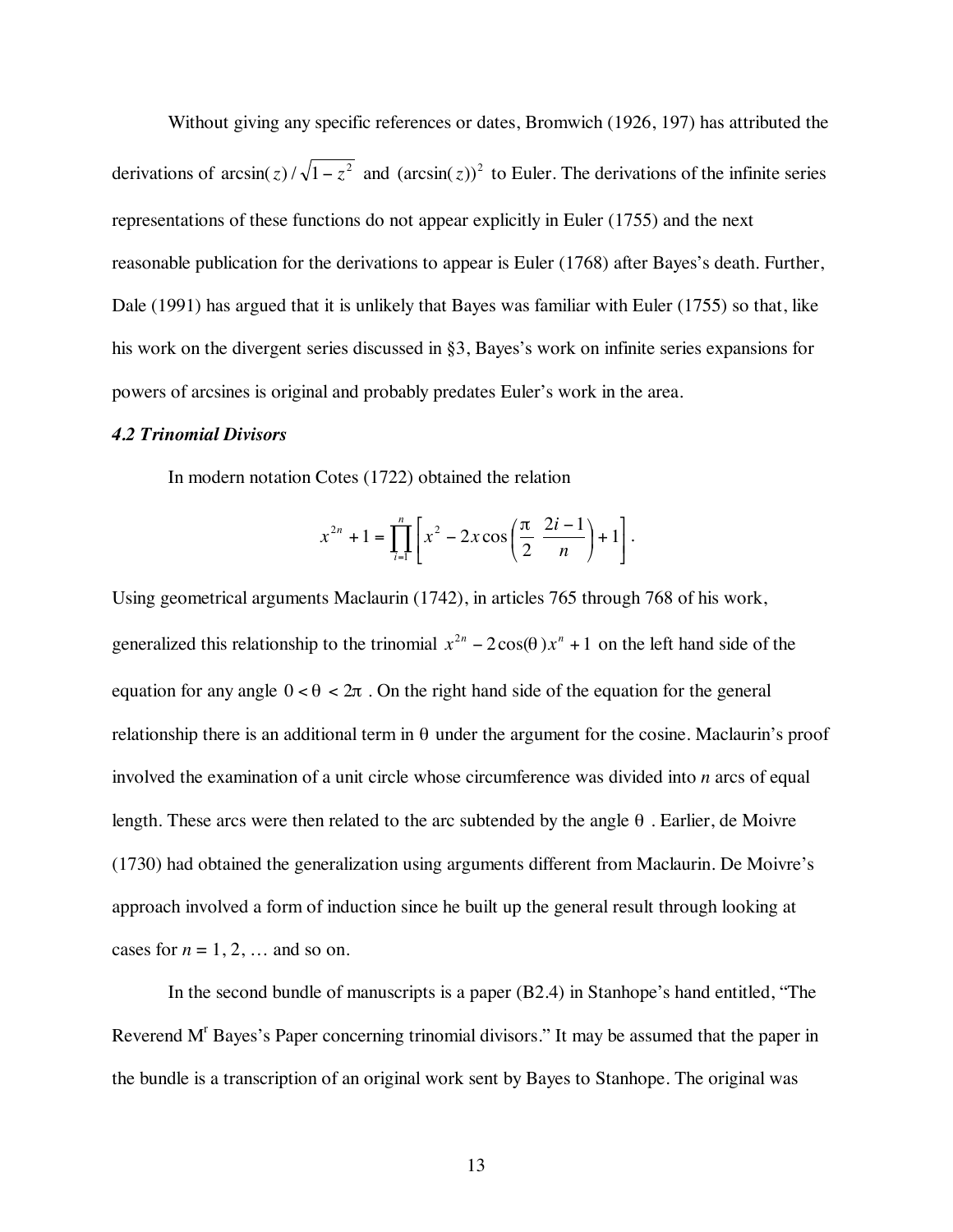either sent back to Bayes or sent on to someone else. Bayes's proof is similar to, yet different from, Maclaurin's (1742) treatment of the problem. Bayes also considers a unit circle with the circumference divided into arcs of equal length and he uses geometrical arguments to obtain his results. Unlike Maclaurin who initially considers *n* arcs, Bayes begins by considering two arcs of equal length. They are obtained from three points on the circumference of the circle, say A, B and C such that the points form an isosceles triangle with lengths of the sides AB and BC equal to *s* and so the arcs subtended by the chords are of equal length. Then he considers another point L on the circumference and sets the lengths of the chords  $LA = p$ ,  $LB = q$  and  $LC = r$  and proceeds to show that for the diameter of value 2,

$$
(p2-2)+(q2-2)+(r2-2)(s2-2)=0.
$$

Then Bayes goes to the case of several arcs of equal length and obtains relations similar to the above one. Like de Moivre (1730), Bayes proceeded inductively. He uses his geometric results to show that, if  $x^2 + ax + 1$  divides into  $x^{2n} + bx^n + 1$  and  $x^{2n+2} + cx^{n+1} + 1$ , then it also divides  $x^{2n+4} + dx^{n+2} + 1$  provided that  $b + d + ac = 0$ , which is related to the above result for two arcs of equal length. Then Bayes looks at the cases for *n* = 1, 2 and 3.

There is a substantial amount of mathematical scribbling (B2.5) in Stanhope's hand on separate sheets in this manuscript bundle. Some of the material appears related to the result on trinomial divisors in that the scribbling is an attempt on Stanhope's part to algebraically fill in the detail of what Bayes had perhaps considered too trivial to include.

Stanhope did not date the manuscript on trinomial divisors. I would argue that the manuscript predates Maclaurin (1742) and hence Bayes's election to the Royal Society that same year. Had the manuscript been written after Maclaurin's *A Treatise of Fluxions*, it would have been seen as a similar but alternate proof to what appeared in the book. Further, the proof that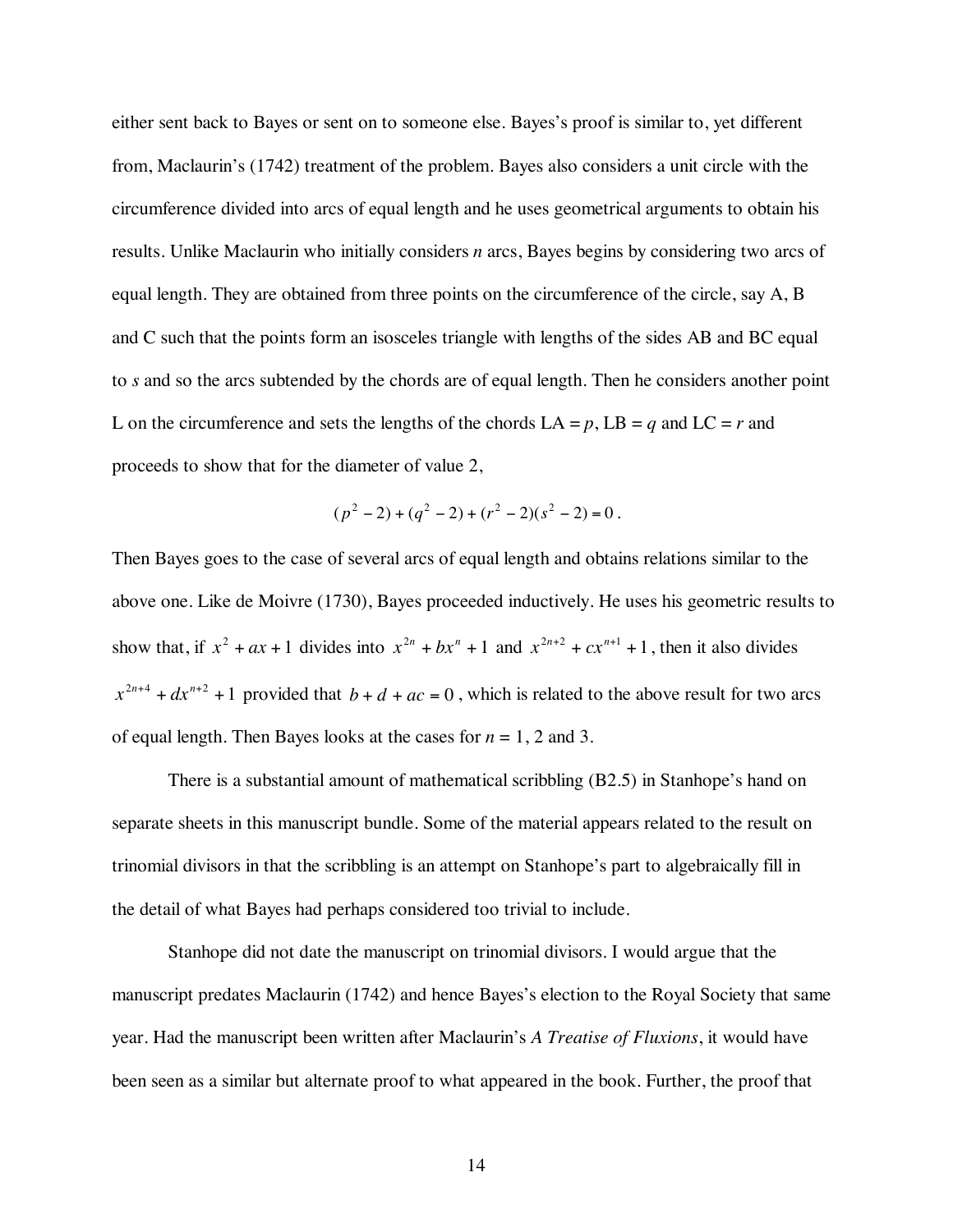appears in Maclaurin is easy to follow and practical in its application. Why then would Stanhope copy Bayes's entire proof, label it as Bayes's theorem and file it among his own papers? Further circumstantial evidence is that, although there is a brief reference to Cotes (1722) on page 78 and extracts from Maclaurin (1742) on page 3 of Bayes's manuscript notebook, there is no hint of the theorem in the notebook so that the result may predate the notebook. Bayes was interested in geometrical problems; Dale (n.d.) has noted seven or eight different places in the notebook where topics in geometry or trigonometry are covered. As argued in §2, the notebook probably dates from 1747. If the manuscript predates 1742, then Bayes's nomination certificate presented at a Royal Society on April 8, 1742 may be put into context. The certificate, with Stanhope as the first signatory states in part, "... we propose and recommend him as a Gentleman of known merit, well skilled in Geometry and all parts of Mathematical and Philosophical Learning ..."<sup>4</sup> There has been much speculation over the reason for Bayes's election to the Royal Society. His only publication, prior to his election, was an anonymous one ([Bayes], 1736) and most scholars attribute his election to this publication. However, the 1736 work is not about geometry, but instead a treatise on the foundations of fluxions or differential calculus written in reply to Berkeley's (1734) criticisms of the subject. See Jesseph (1993) for a discussion of Berkeley's work as well as Bayes's reply, and Smith (1980) for an alternate view of Bayes's reply. It is very possible that Stanhope sought out Bayes after the publication Bayes's book; Maclaurin, for example, was at Stanhope's home at Chevening in 1743 a year after Maclaurin's own book on fluxions was published (Maclaurin, 1982, 112). After their initial meeting, Bayes and Stanhope corresponded on mathematical matters as the manuscript collection shows. My interpretation is that the theorem was part of their early correspondence leading Stanhope to include "well skilled in Geometry" in his nomination of Bayes to the Royal Society. At least some of Stanhope's

 $\frac{1}{4}$ <sup>4</sup> Royal Society Library, London. Cert I, 210. Nomination certificate of Thomas Bayes.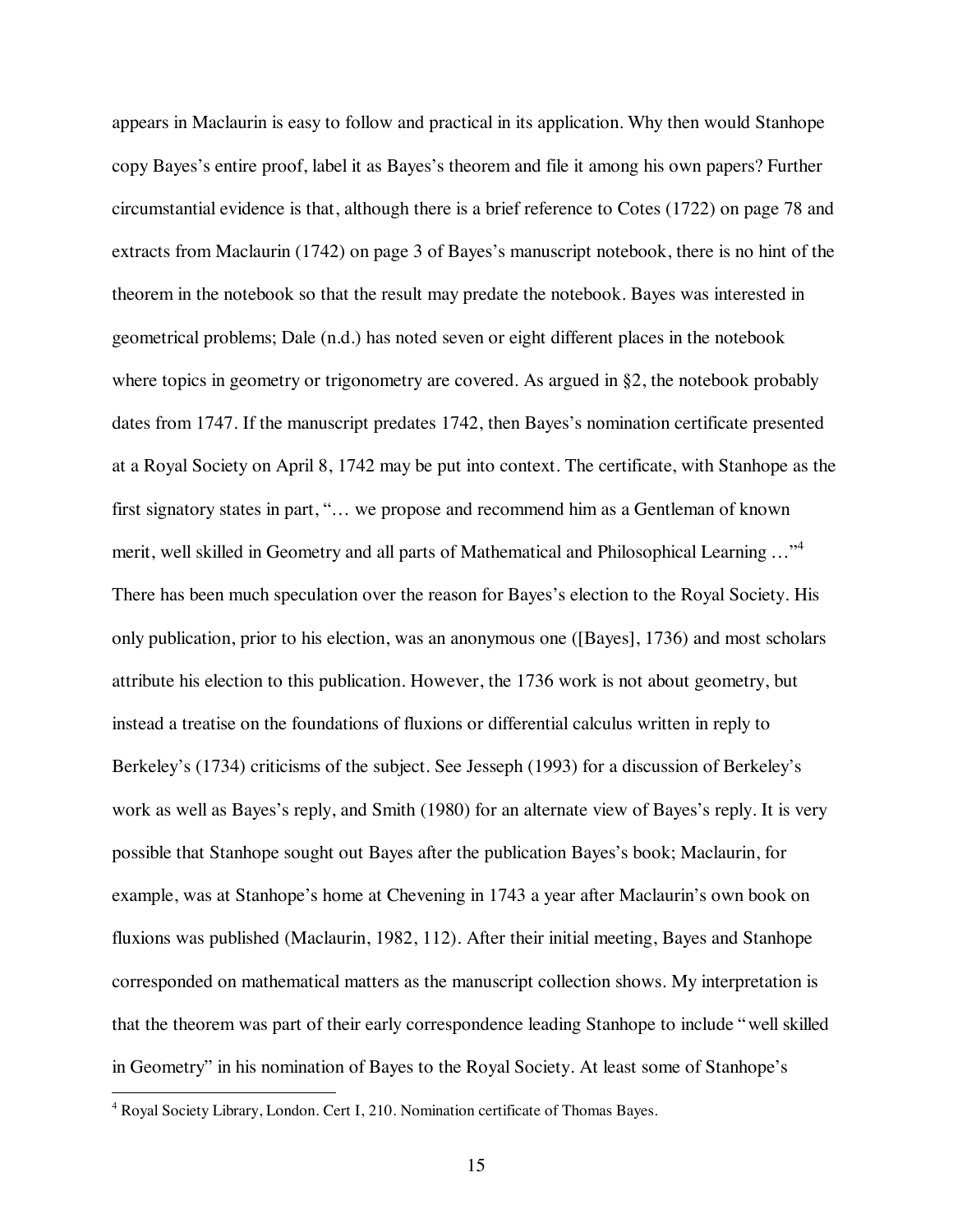scribblings (B2.5) were notes to himself justifying the validity of Bayes's theorem on trinomial divisors.

# *4.3 Results Using the Box Notation*

On page 73 of his notebook, Bayes introduces a notation to describe the sum of all products of factors in which the sum of the powers of the factors is *n*. In Bayes's words, he begins, "If  $\boxed{abcde}$ " signify the sums of all y<sup>e</sup> factors of y<sup>e</sup>  $n^{\text{th}}$  dimension which can be formed of *a*, *b*, *c*, *d*, *e*". Bayes then goes on to establish a number of relationships depending on the number of letters used and on successive values of *n*. Some of these relations are given below. One of the manuscripts (B2.3) in the second bundle begins in almost exactly the same way. The "If" is replaced by "Let" and the phrase ends with, "… of *a*, *b*, *c*, *d*, *e* &c added together." The manuscript is divided into three sections or articles, of which the first two are the totality of what appears in the notebook and the third is a new result. In both the notebook and B2.3 Bayes begins with what follows from his initial definition of his own notation,

$$
\boxed{ab}^n = a^n + a^{n-1}b + a^{n-2}b^2 + \dots + b^n
$$
\n
$$
\boxed{abc}^n = \boxed{ab}^n + \boxed{ab}^{n-1}c + \boxed{ab}^{n-2}c^2 + \dots + c^n
$$
\n
$$
\boxed{abcd}^n = \boxed{abc}^n + \boxed{abc}^{n-1}d + \boxed{abc}^{n-2}d^2 + \dots + d^n
$$

He then derives, again in both the notebook and in B2.3, a general relation

$$
(\left[abcde\right]^{n}-\left[bcdef\right]^{n})/(a-f)=\left[abcdef\right]^{n-1}.
$$

Bayes goes on to prove the following result, which is not in the notebook. If *a*, *b*, *c* and *d* are the roots of the equation  $x^4 - Ax^3 + Bx^2 - Cx + D = 0$ , then

$$
\boxed{ab}^{n-1} - A \boxed{ab}^{n-2} + B \boxed{ab}^{n-3} - C \boxed{ab}^{n-4} + D \boxed{ab}^{n-5} = 0,
$$
  

$$
\boxed{abc}^{n-2} - A \boxed{abc}^{n-3} + B \boxed{abc}^{n-4} - C \boxed{abc}^{n-5} + D \boxed{abc}^{n-6} = 0,
$$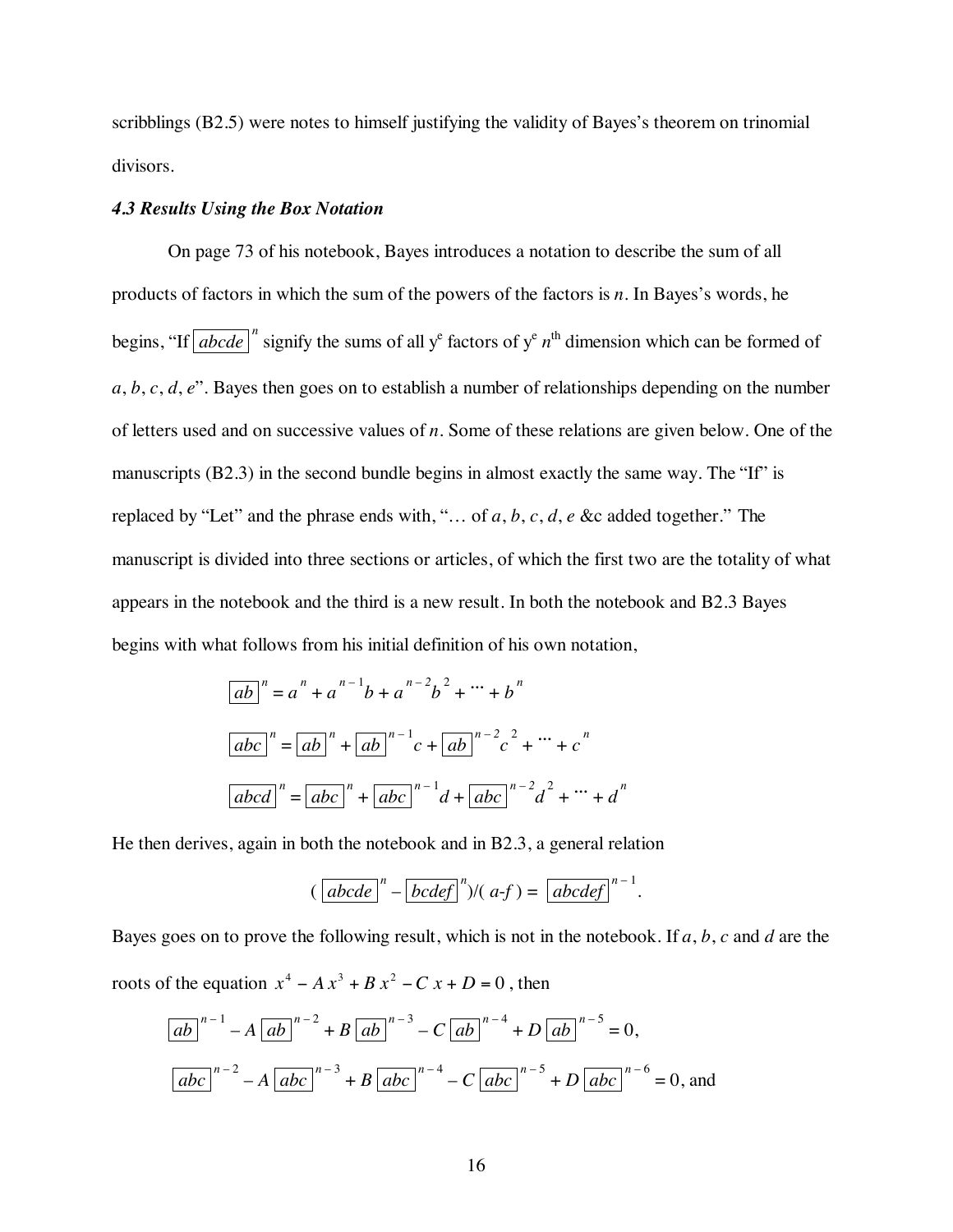$$
\left[abcd\right]^{n-3} - A\left[abcd\right]^{n-4} + B\left[abcd\right]^{n-5} - C\left[abcd\right]^{n-6} + D\left[abcd\right]^{n-7} = 0.
$$

There is some discussion in Bayes's notebook on finding roots of polynomial equations. However, there is nothing even remotely resembling this result in the notebook.

# *4.4 Another Infinite Series*

A theorem in the second bundle (B2.6) is stated simply as

$$
\frac{y}{\dot{x}} = \frac{y - \frac{1}{2}y + \frac{1}{3}y - \frac{1}{4}y}{x} + \&c.
$$

The statement of the theorem is in Stanhope's hand as well as a sketch of the proof. At the bottom of the page, also in Stanhope's hand, is written, "This is a Theorem shewn me by the late M<sup>r</sup> Bayes." From the way in which the letters are formed with the quill pen, the attribution appears to have been written at a different time than the theorem and proof. It is unclear if the proof belongs to Bayes or just the statement of the theorem. Also the theorem has no context; no reason is given for its consideration.

### **5. Bayes's Interest in Probability**

There has been much speculation as to when Bayes became interested in probability. For example, Barnard (1958) suggested that Bayes had learned his mathematics, and implicitly probability from de Moivre who gave lectures or lessons in a London coffee house. This conjecture was made before it was discovered that Bayes had attended the University of Edinburgh (see, for example, Dale, 1991 and Bellhouse, 2001) and had studied mathematics with James Gregory, nephew of the more eminent mathematician of the same name, in the early 1720s. Stigler (1986) more reasonably has argued that Bayes became interested in probability after reading Simpson (1755), after which he provided comments on Simpson's paper to John Canton.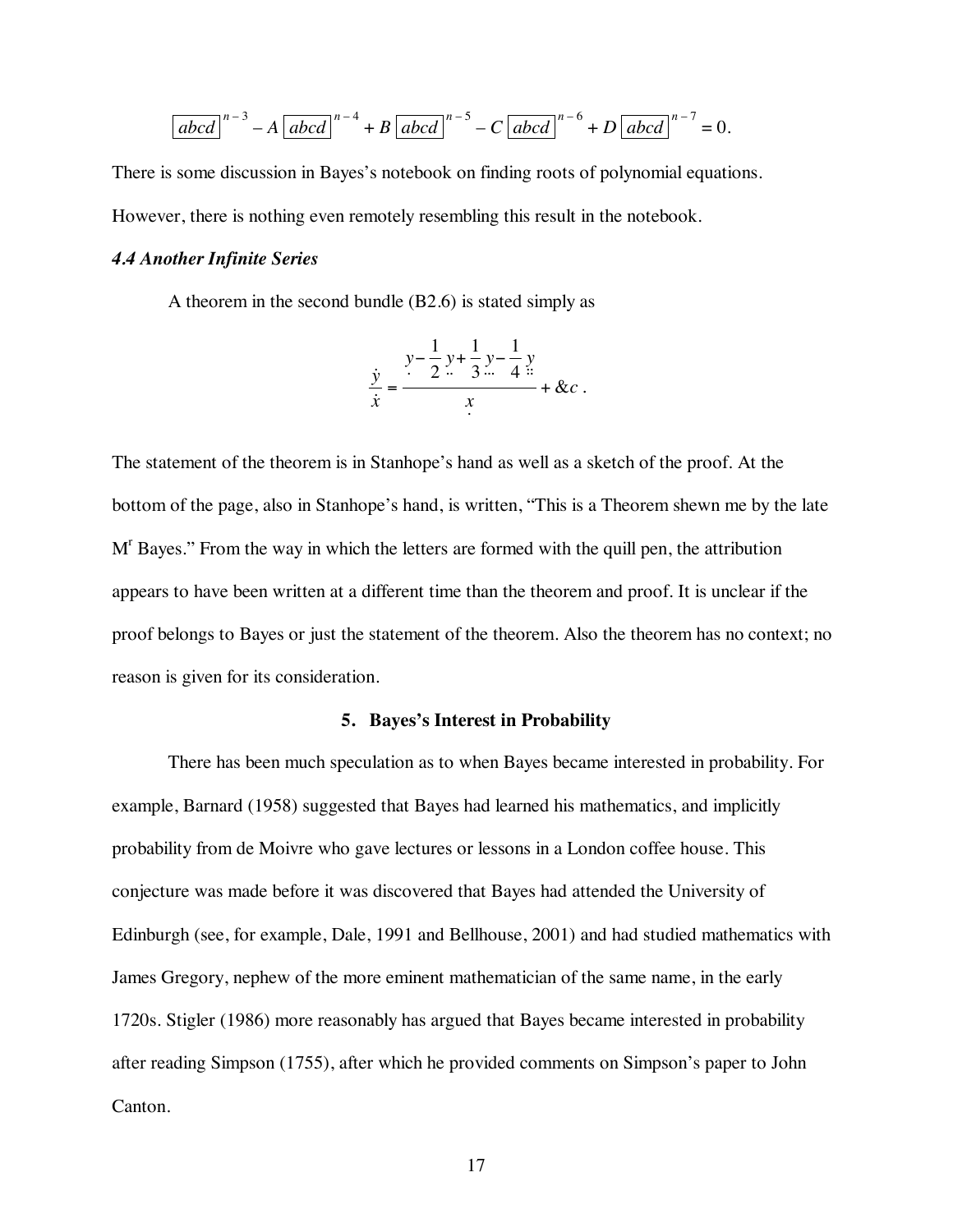The only letter of Bayes, dated April 25, 1755, in the Stanhope manuscript collection (B2.2), along with a related letter in the collection from Patrick Murdoch to Stanhope, helps to support Stigler's conjecture. Murdoch's letter shows that he was aware of Stanhope's interest in probability, but at the same time he was unaware of any interest on the part of Bayes. Bellhouse (2001) has provided more detail on the exchange of letters, as well as an earlier letter of Stanhope, that relate to Bayes's probable lack of interest in probability prior to 1755.

### 6. **The Manuscripts and Bayes's Essay on Probability**

In terms of their content, the manuscripts in the Stanhope collection are unrelated to Bayes's work in probability (Bayes, 1763a). However, the style in which the manuscripts were written may give some insight into Price's role as redactor of the final publication. There are a number of things that can be noted about Bayes's style. First, Bayes has only two related references to the work of others and they are vague: "It has been asserted by several eminent Mathematicians …" and "It is said that the integral of …" Related to references that "should" be there, there is, for example, no reference to Maclaurin (1742) who had obviously inspired Bayes to come up with an alternate derivation to *z*! that is discussed in §3. This style is evident in Bayes's essay on probability (Bayes, 1763a); references in the paper are obviously due to Price. The remaining observations are not evident in Bayes's essay and lead to the conjecture that Price had more input into Bayes's essay than simply sending it to Canton intact in the form that appears from pages 376 to 399 of the *Philosophical Transactions* ending with "Thus far Mr. Bayes's essay." A second observation about the manuscripts is that they are generally short, the longest on trinomial divisors being slightly more than three handwritten pages. Further, the four manuscripts relating to the derivation of *z*! at first glance appear unrelated since they are given as self-contained results on separate sheets of paper with no notes connecting them. The manuscript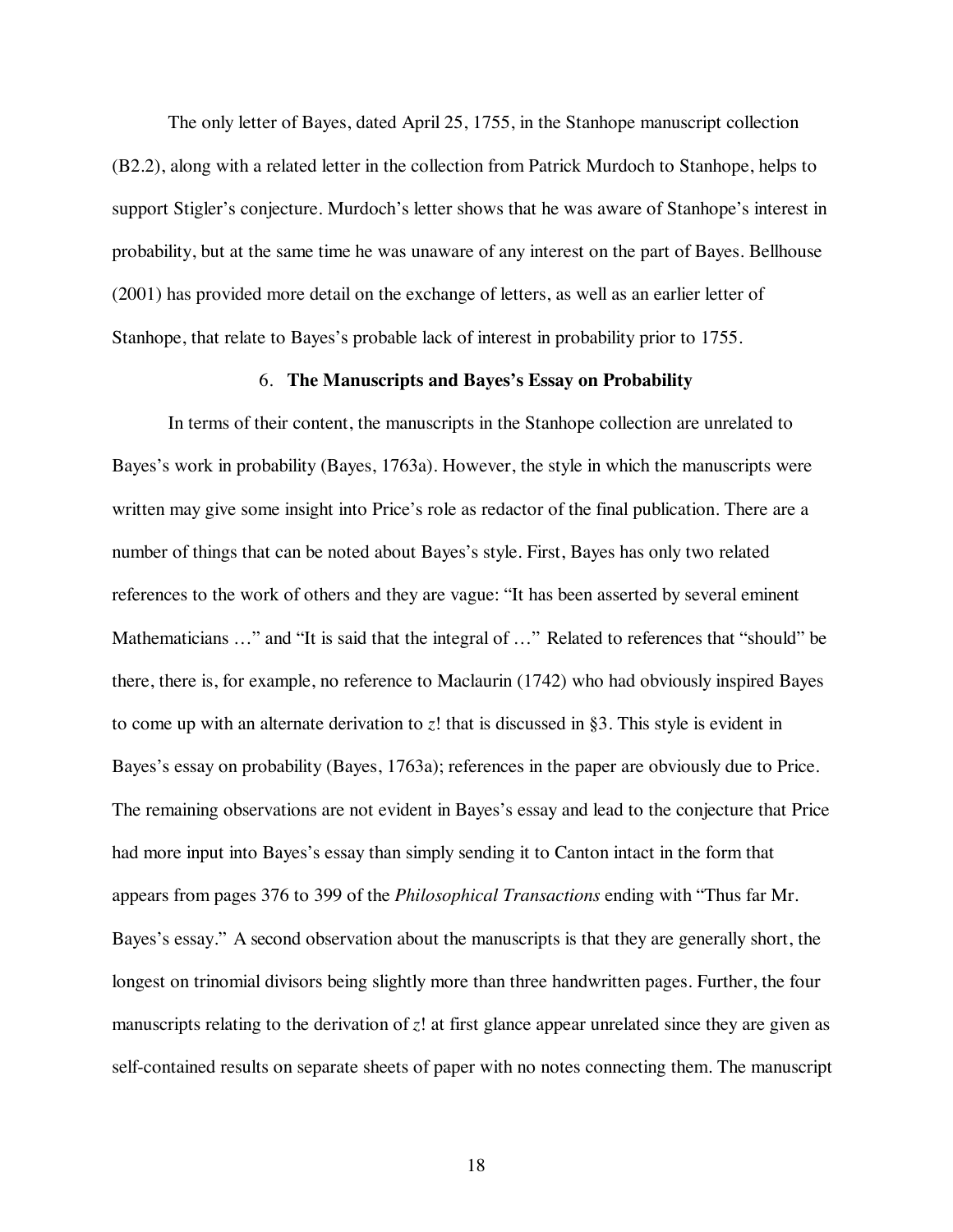on finding the infinite series expansion for  $(\arcsin(z))^n$  shows Bayes leaving out significant background detail in the derivation. We also see Stanhope trying to fill in the detail for Bayes's paper on trinomial divisors. Finally, Bayes gives no motivation for considering any of the problems he worked on, nor does he provide any applications of his results. From this evidence, it is possible that Price was faced with a collection of manuscripts that contained initially seemingly unrelated results. Subsequently, Price pieced them together to form a coherent essay. For example, Section I of the paper may have been put together from a set of notes on the elements of probability that Bayes had kept. Section II of the paper related to the model table, which gives the prior distribution, would have been a separate manuscript or constructed from a set of separate manuscripts. This conjecture, however, conflicts directly with Price's own statements in the letter to Canton introducing the essay and in the layout that ends with "Thus far Mr. Bayes's essay."

# **Acknowledgements**

This work was supported in part by a grant from the Natural Sciences and Engineering Research Council of Canada.

# **References**

- [Bayes, T.] 1736. *An Introduction to the Doctrine of Fluxions, and Defence of the Mathematicians against the Objections of the Author of the Analyst, so far as they are designed to affect their general Methods of Reasoning*. London: John Noon.
- Bayes, T. 1763a. An essay towards solving a problem in the doctrine of chances. *Philosophical Transactions of the Royal Society* **53**: 370 – 418.
- Bayes, T. 1763b. A letter from the late Reverend Mr. Thomas Bayes to John Canton, M.A. & F.R.S. *Philosophical Transactions of the Royal Society* **53**: 269 – 271.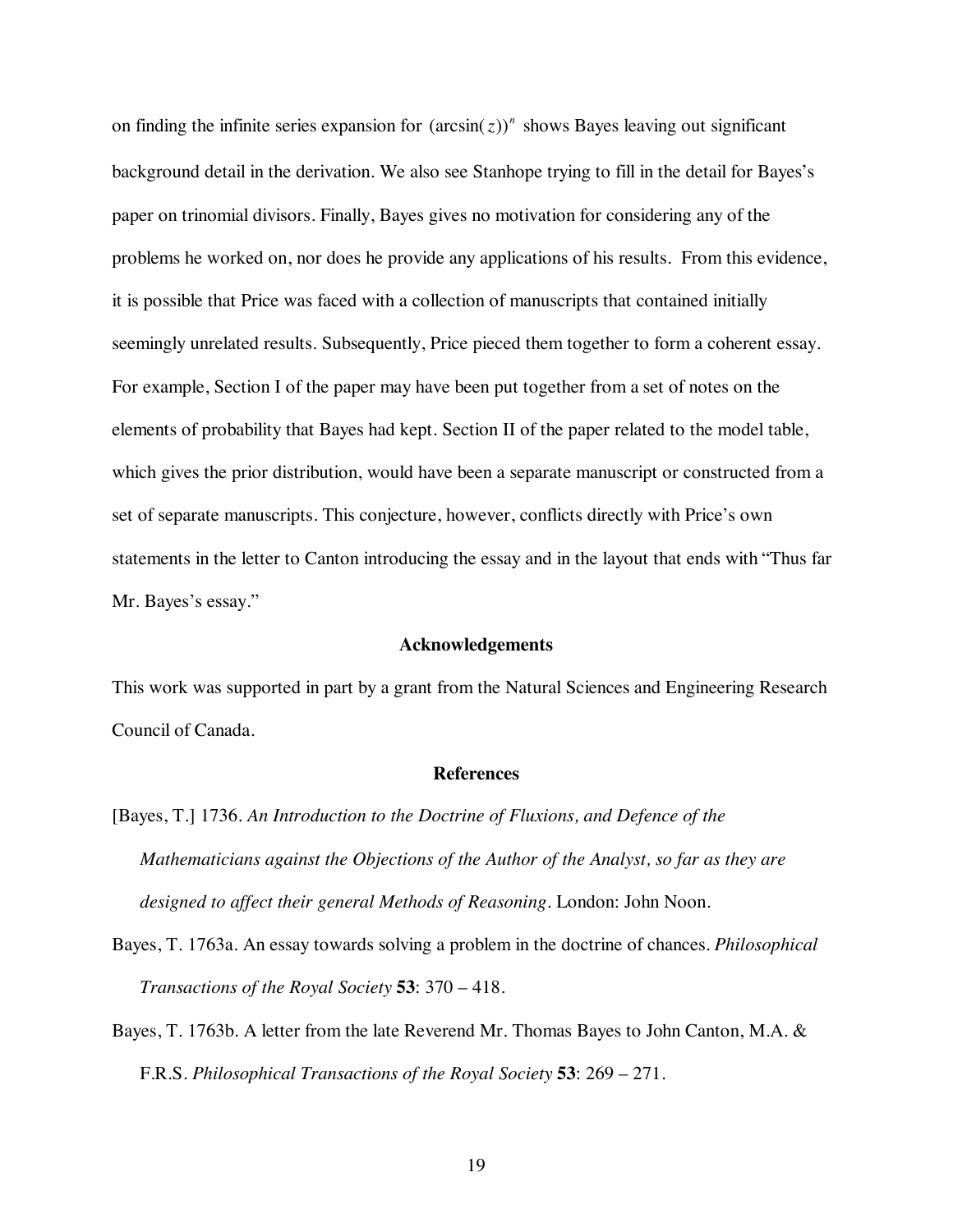- Bellhouse, D.R. 2001. The Reverend Thomas Bayes FRS: a biography to celebrate the tercentenary of his birth. Submitted for publication.
- Berkeley, G. 1734. *The Analyst; or, a Discourse addressed to an Infidel Mathematician*. London. Bromwich, T.J.I'A. 1926. *An Introduction to the Theory of Infinite Series*. London: Macmillan.
- Cotes, R. 1722. *Harmonia mensurarum, sive Analysis & synthesis per rationum & angulorum mensuras promotae: accedunt alia opuscula mathematica, per Rogerum Cotesium. Edidit et auxit Robertus Smith*. Cambridge.
- Dale, A.I. n.d. On a notebook attributed to Thomas Bayes. Manuscript seen courtesy of the author.
- Dale, A.I. 1991. Thomas Bayes's work on infinite series. *Historia Mathematica* **18**: 312 327.
- Dale, A.I. 1999. *A History of Inverse Probability from Thomas Bayes to Karl Pearson.* 2<sup>nd</sup> Edition. New York: Springer-Verlag.
- Deming, W.E. 1963. Some remarks concerning Bayes' note on the use of certain divergent series. In *Facsimiles of Two Papers by Bayes*, pp. xv – xvi. New York: Hafner.
- Euler, L. 1755. *Institutiones calculi differentialis cum ejus usu in analysi finitorum ac doctrina serierum*. St. Petersburg.
- Euler, L. 1768. *Institutiones calculi integralis volumen primis in quo methodus integrandi a primus principiis usque ad intergrationem aequationum differentialium primi gradus pertractatur*. St. Petersbug.
- Goldstine, H.H. 1977. *A History of Numerical Analysis from the 16<sup>th</sup> through the 19<sup>th</sup> Century.* New York: Springer-Verlag.
- Home, R.W. 1974-5. Some manuscripts on electrical and other subjects attributed to Thomas Bayes, F.R.S. *Notes and Records of the Royal Society of London* **29**: 81 – 90.